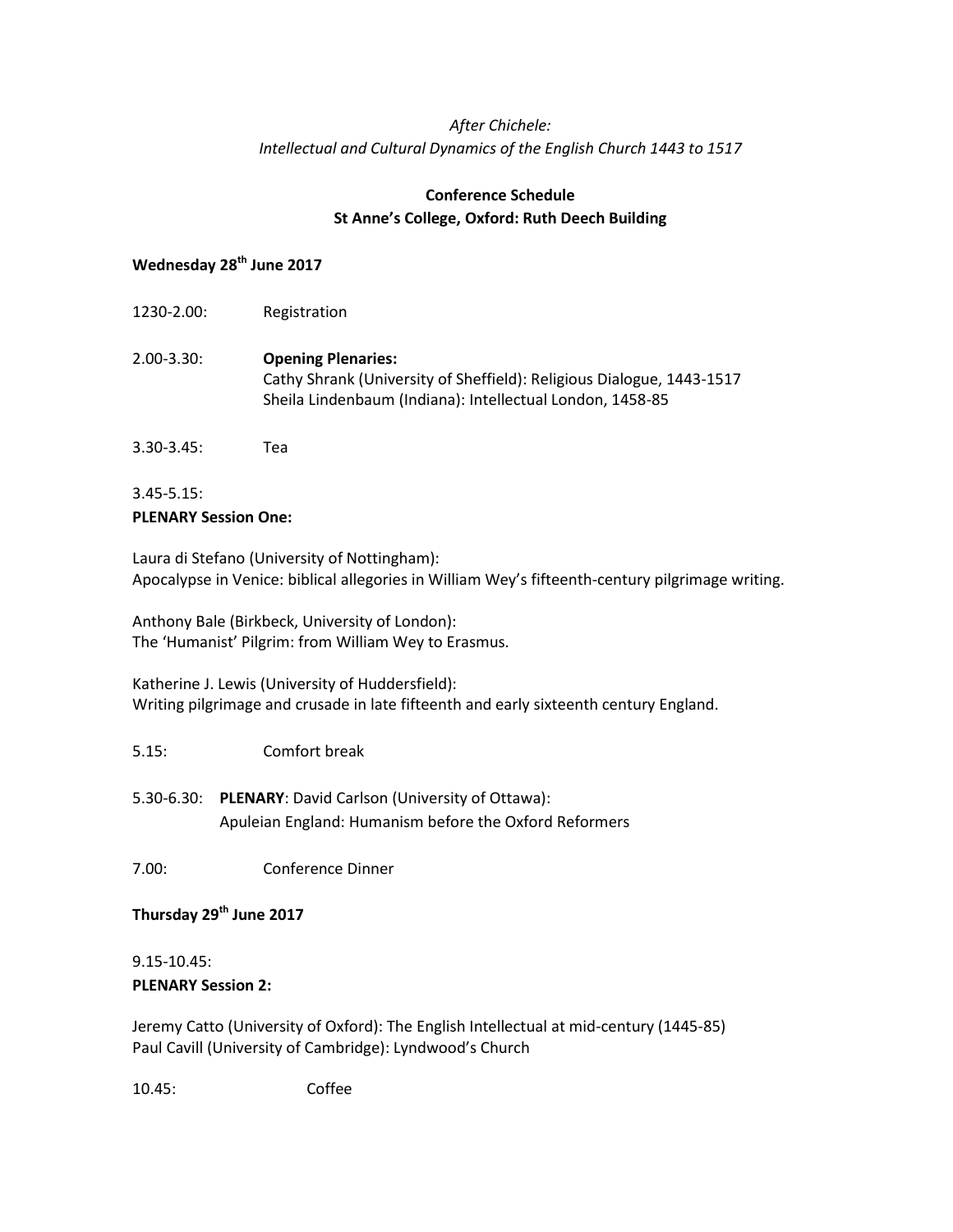# 11.00-12.30: **PARALLEL Session 3:**

Elizabeth Biggs (York): Prayer, Collaboration and an Unusual Parish Kathleen E. Kennedy (Penn State, Brandywine): The Abbot's Aesthetics: Westminster Before Luther Cindy Wood (University of Winchester): Henry VI and the founding of his father's chantry chapel in Westminster Abbey

## **PARALLEL Session 4:**

Ryan Perry (Kent) and Stephen Kelly (Queen's University, Belfast): Reading Hospitably After Chichele Katherine Zieman (Birkbeck/Oxford): Rolle Among the Carthusians in BL Add 37049 Tamás Karáth (Budapest): The Power to Judge: Theological Speculations in the Later Fifteenth-century Translations of Richard Rolle's *Emendatio vite*

12.30-1.30: Lunch

1.30-3.00:

### **PARALLEL Session 5:**

David Harry (Chester): The epitaphs of old St Paul's and the limits of civic worship after Chichele Megan Cook (Colby College): Beyond the *Danse Macabre*: The Dance of Death in Fifteenth-Century England

Laura Varnam (University College, Oxford): Architectural allegory, pastoral education and communitybuilding in the fifteenth century

# **PARALLEL Session 6:**

Ian Johnson (St Andrews): The Recognition and Re-cognition of Doctrinal Discourse in Reginald Pecock's *Donet*

Jennifer Smith (Pepperdine): Reginald Pecock as Editor: Corrections to the *Book of Faith* Zachary Stone (University of Virginia): William Cotson's Books, Chichele's Church, and the Autumn of the Middle Ages

3.00: Tea

3.15-4.45:

# **PARALLEL Session 7:**

James Morey (Emory): *The Lantern of Light* in Manuscript and Print James G. Clark (Exeter): The monastic university after Chichele Elizabeth Keohane (Fordham): The Enduring Influence of Henry Chichele on Late Medieval English Convocation, 1443 to 1517